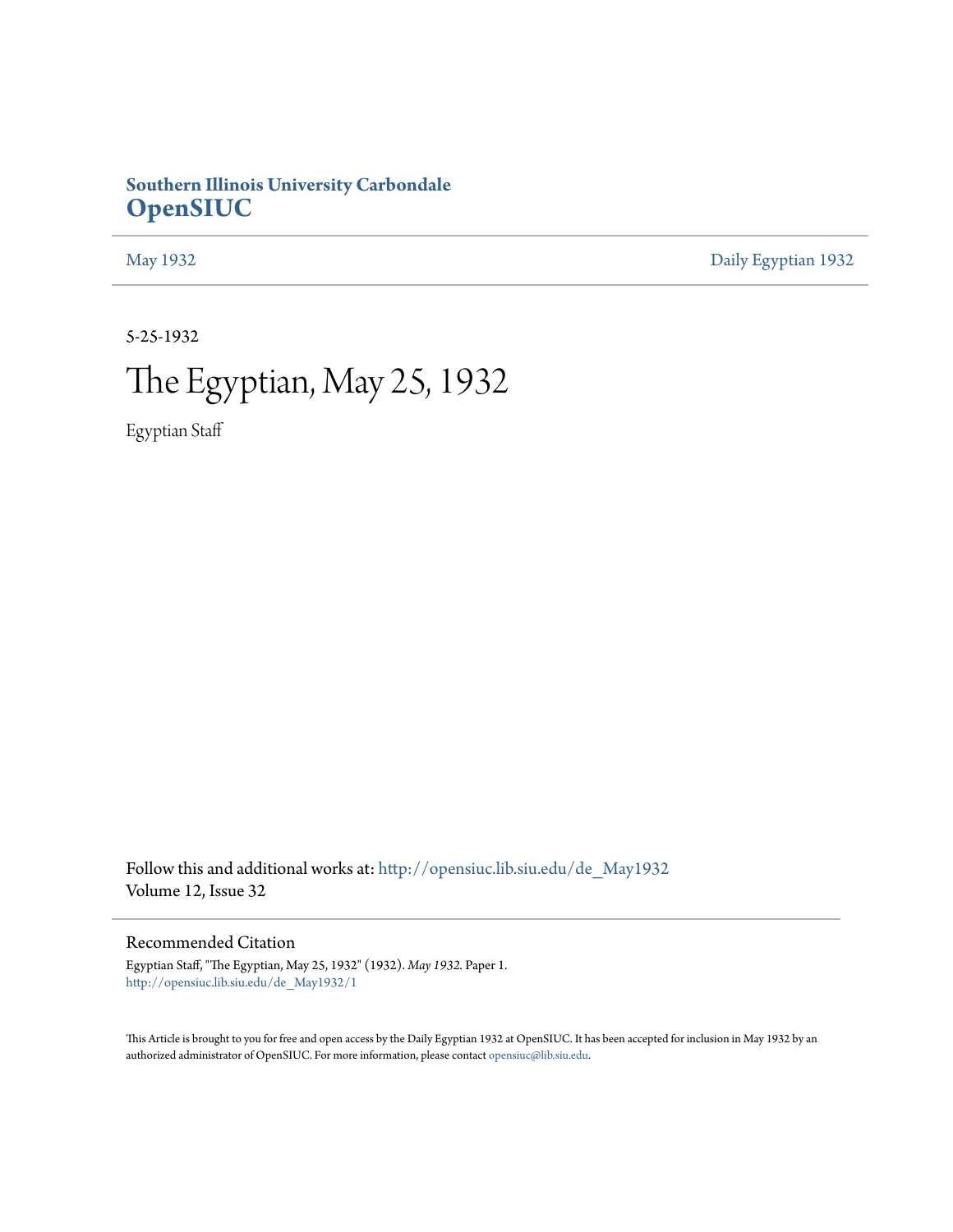

Volume XII

# **STUDENT BODY VOTES CHANGE IN HONOR AWARD**

#### COMBINATION OF LARGE "I" AND SMALL "S" TO BE **NEW LETTER**

By a referendum sponsored by the Student Council at the chape hour Tuesday morning of last week an overwhelming vote was cast in favor of the change of the S. I. T.<br>C. letter from the "N" to a combination of a large "I" and a small "s." In the all-college vote 1431 advocated a change while only 70 did not

favor it. Dr. Beyer, assisted by William Hangings to Supply Howe, Senior representative in the

Student Council, conducted the bal-The votes were counted by a lot. committee composed of three faculty members and two students. Dr. R. L. Beyer, chairman, Prof. W. T. Felts, Dean Lucy K. Woody, Dorothy Whitman, and William Howe. A panel of the three letters suggested to be sub-<br>stituted for the "N", which was mounted by Dorothy Whitman and posted in the Main Building for several days prior to the election, was exhibited at the election in chapel.

Of the 1431 votes, 1375 students and 56 faculty members signified their desire for a change, while 68 students and two faculty members voted to retain the "N." In the allcollege vote, 133 favored the plain "S," 1088 the combination letter of the large "I" and the small "s" and 210 for the large "S" and large "I" combination. Although 1072 of the students cast their vote in favor of the winning letter, only 16 faculty members supported it. Along with 108 students, 25 faculty members<br>balloted for the plain "S." The (Continued on Page Six.)

#### Men's Glee Club **Presents Program** in Chapel Friday

The Men's Glee Club, under the supervision of Mr. Wendell Margrave, presented two numbers, "Ye Watch-lers," and Ye Holy One," during the chapel exercises last Friday. The Men's Glee Club was organized in DELTA THETA TAU DANCE 1930, and since that time has given a number of delightful programs

The members of the club include: First Tenors' - Seybirt Phillips,

Nathan Perrine, John Martiny. Second Tenors-L. W. Horner,<br>Raymond Mayfield, Bert Ebbs, William Adams, Art Newman.

Baritones-Allen Graves, Robert Ferguson, Harold Sanders, Stanley Myers, E. E. Kieffer.

Basses-Dennis Clinton, George Sinks, Freemont Arbeiter, Edward dollar. Ella Mae Hallagan is in Timpner.

A bass sextet, composed of Carl<br>Gower, Austin Mulkey, trumpets; Lawrence Springer and Carl Keiffer, horns; Bon Brown, trombone; and Vaughn Davidson, bass, accompani- This is usually done when a band is ed the Glee Club.

#### CARBONDALE, ILL., MAY 25, 1932

**EXAM SCHEDULE** 

term final examinations, begin-

ning Tuesday, May 31, and<br>concluding at noon Thursday,

June 2, has been definitely an-

nounced by the President's of-

hour classes meet.

The schedule follows:

Tuesday, all day---All odd

Wednesday, A. M.  $-$  The

Thursday, A. M.-The after-

Since seniors are excused

from exams this year, the

schedule will not affect them.

All Scenic Effects

for "To The Ladies"

In its presentation of To The Lad-

carpentered effects. Attractive

ies, the Socratic Society plans to lim-

it its scenery to hangings rather than

color schemes are being worked out

for the settings of the separate acts,

in order to eliminate any possible

Since the settings for each of the

three acts is indoors, the manage-

ment is depending for effect on fur-

nishings as well as the curtains.

Through the courtesy of Rhodes-Bur-

ford and Parker's Gift Shop, estab

lishments that will furnish the rooms

in which the action takes place, the

To The Ladies is a light, happy sa-

Both

tire that helped to establish George

Kaufman and Marc Connely as em-

of them have been awarded the Pul

itzer prize-Mr. Connely in 1930 for

Green Pastures, and Mr. Kaufman

just last season for 'Of Thee I Sing.

These men collaborated also in writ-

ing Dulcy, a play that the Socratic

and with the splendid co-operation of

there is no reason for its not being

the hugest Socratic success in years.

The production will certainly be

has been unusually fortunate in se-

curing Jimmy Raschel's twelve-piece

Negro orchestra to play for the sorority spring dance to be given at the shoe factory May 27. This orches-

tra is known throughout the country

as one of the best travelling orches-

will hold a Negro breakfast dance.

charge of the arrangements.

a particularly good one.

worth every student's attendance.

result should be delightful.

inent American playwrights.

forenoon even hour classes

noon even hour classes meet.

fice.

meet.

to

monotony.

1930.

tras.

The schedule of the spring

## **TWENTY-FIVE TO RECEIVE AWARDS FOR ACTIVITIES**

FACULTY TO VOTE ON PROPOS-ED LIST SUBMITTED BY CAPT. McANDREW

Captain McAndrew, chairman" of the committee of awards, has announced that a proposed list of twenty-five students will be voted upon by the faculty for activity honor letters. Twenty-two letters were awarded in 1931.

A few people who had done outstanding activity work were automatically dropped from the list because of a failure or an N. C. in some subject.

The list follows:

- Juanita C. Adams. Play-day, W. A
- Marion Allen, Art, Plays, Romecoming.
- Clarence Arnold, President Senior Class, Socratic Society.
- Paul Benthall, Forum Spring Debate Team.
- Venice Brink, Spring Debate. Marie Campbell, Spring Debate, Strut and Fret.
- Club.
- Richard Cooper, Business Manager Obelisk.
- Helen Crisp, President Y. W. C. A. Mary E. Furr, Obelisk, Egyptian. Marc Green, Egyptian, Obelisk, Dramatics.
- Earl Hanson, French Club, Obelisk.
- Charles Harris, Student Council, Yell Leader.
- Margaret Hill, Dramatics. Clarence Kirchhoefer, Business
- Society procuced so successfully in Manager Egyptian. Norman Lovellette, Editor Egyp The drama is thoroughly enjoyable.
- tian. Ruth Merz, Associate Editor Egypcast and townspeople that exists. tian.
	- Harry Moss, Spring Debate. Donald Payne, Editor Obelisk.
	- Emma Penny, President Dunbar Society. Lois Snider, Illinae Debate Team.
	- Elsie Strothman, Y. W. C. A. Elma Trieb, Associate Editor,

AT SHOE FACTORY FRIDAY Egyptian. Delta Theta Tau, town sorority,

Guy Williams, Spring Debate. Edward Woods, Roland Hayes Club.

#### **FRATERNITY INITIATES** THREE CHARTER MEMBERS

At a meeting May 18 the Kappa Phi Kappa installed three of its charter members who were unable to

The price of admission will be one attend the initiation May 14. Those initiated were: Richard Watson, president of the organization: Austin Immediately following the conclus-Mulkey, and John Wright. ion of the dance, which will be at one o'clock, the Negroes of the vicinity

Plans were discussed for the coming pledge season, and arrangements were made for a picnic to be held May 26.

#### **OBELISK NEWS**

According to a letter received from the Herald Printing Co. of Decatur, the 1932 Obelisk will not be ready for distribution until the latter part of the week. The delay was caused by difficulty in obtaining certain in-leaves for the book. The printers definitely promised Donald Payne, editor of the Obelisk, that the annual would be ready for distribution within this week.

### Stagecraft Class is Working on Scenes for "Outward Bound"

Outward Bound, a phantasy, is the work of the playwright, Sutton Vane, who until this work, was comparatively unknown. It is significant that Mr. Vane wrote it while he was in a hospital, believing, on medical information, that he had but one year to liva. Undoubtedly he injected much of his mood into the play, making it startlingly real and above all, sincere. He seems to have quietly perfected, herein, the psychological character an-Clara Carson, Leader in French alysis that other dramatists of the day so frequently aspire to produce.

> Every effort is being exerted to play. Unquestionably it will merit the support of all students, faculty, alumni, and townspeople.

In connection with the production Bound, the class in stagecraft is working to contribute fine scenic ef- | Ruth Zellers. fects that undoubtedly will equal their previous efforts.

Though the play requires only one setting for the three acts, the difficulty lies in producing through the scenery the atmosphere proper to the drama. The students, under the direction of Miss Lulu Roach, have accomplished this in painting the panels to be used in neutral, with borders in blue grey.

#### MRS. MATTHES PRESENTS HER STUDENTS IN RECITAL

Mrs. Helen Matthes, instructor of music at S. I. T. C., and in Carbondale, presented May Bernice Boomer, high school student, in a recital Tuesday evening, and Elisabeth Dill, S. I. high school student, in a duo-recital Wednesday evening. Both recitals were offered at the First Presbyterian Church.

Miss Boomer was assisted by Mrs. Helen Sneed Parsons, soprano.

Frances Patterson, Betty Lou Vick, Jessie Harrell, Helen Arnold, Rhoda Mae Baker, Frances Phillips, Charlotte Fraley, and Pauline Hall acted as ushers.

# F. G. BLAIR WILL **DELIVER ADDRESS AT COMMENCEMENT**

No. 32

MR. JOHN DILL WILL CONFER THE DEGREES TO THE **GRADUATES**  $\mathbf{1}$  or  $\mathbf{2}$ 

Climaxing the concluding Senior Week activities the Commencement exercises for the junior and senior college graduates will take place in the Shryock Auditorium Friday morning, June 3, beginning at 9:30 o'clock. o'clock.

Those in the academic parade will file into the auditorium to the strains of the "Coronation March" (Rich-Eilenberg) played by the college orchestra. The Rev. Mr. O. W. Shields. pastor of the Missionary Baptist church, will pronounce the invocation, which will be followed by the orchestra selection, Joseph Hayden's 'Symphony Number 6 (Surprise)."

Hon. F. G. Blair, State Superin-<br>tendent of Public Instruction, will present the address for the occasion. The degrees will be conferred by Mr. John Dill, a member of the Board of Trustees.

The college orchestra will play G. Meyerbeer's "Grand March of the Prophets" as the recessional march.

The same ushers and marshalls as used for the Baccalaureate exercises will officiate at the Commencement ceremonies.

Marshalls for the program: Paul Benthall. Allen Graves. George Milmake the performance worthy of the ler, Ralph Thompson, Wilson West. Ushers: Constance Brady, Fannie

May Crowe, Margaret Cummings, Elisabeth Dill, Freda Hartley, Marguerite Lawreck, Lelia Anna Lewis, Mary C. Morris, Violet L. Simmons, of the Zetetic spring play, Outward Margaret L. Sigler, Lorene R. Thurmond, Jane Warren, Anna E. West,

#### Presbyterian Pastor **Will Deliver Address** at Baccalaureate

Beginning Commencement week activities the Baccalanreate exercises for the four and two year graduates from S. I. T. C.'s 1932 classes will be held at 10:45 o'clock Sunday morning, in the Shryock Auditorium.

The processional will be Mendels-<br>sohn's "March of the Priests, from Atholia," and will be played by the college orchestra. Following the invocation, the assemblage will sing the hymn, "Faith of Our Fathers." The MacDowell Club will then ren-T. C. freshman, and Carol Fugate, der two numbers, "Now Let Every Tongue Adore Thee" (Bach), and "Emittee Spiritum tuum" (Fr. Joseph Schuetky.)

Rev. C. N. Sharpe, pastor of the Presbyterian church, has been selected to deliver the Baccalaureate ad-Mr. Sharpe will speak on,<br>Corrective Religion," after dress. "The which the benediction will be given. Rev. O. H. Young, pastor of the (Continued on Page Six.)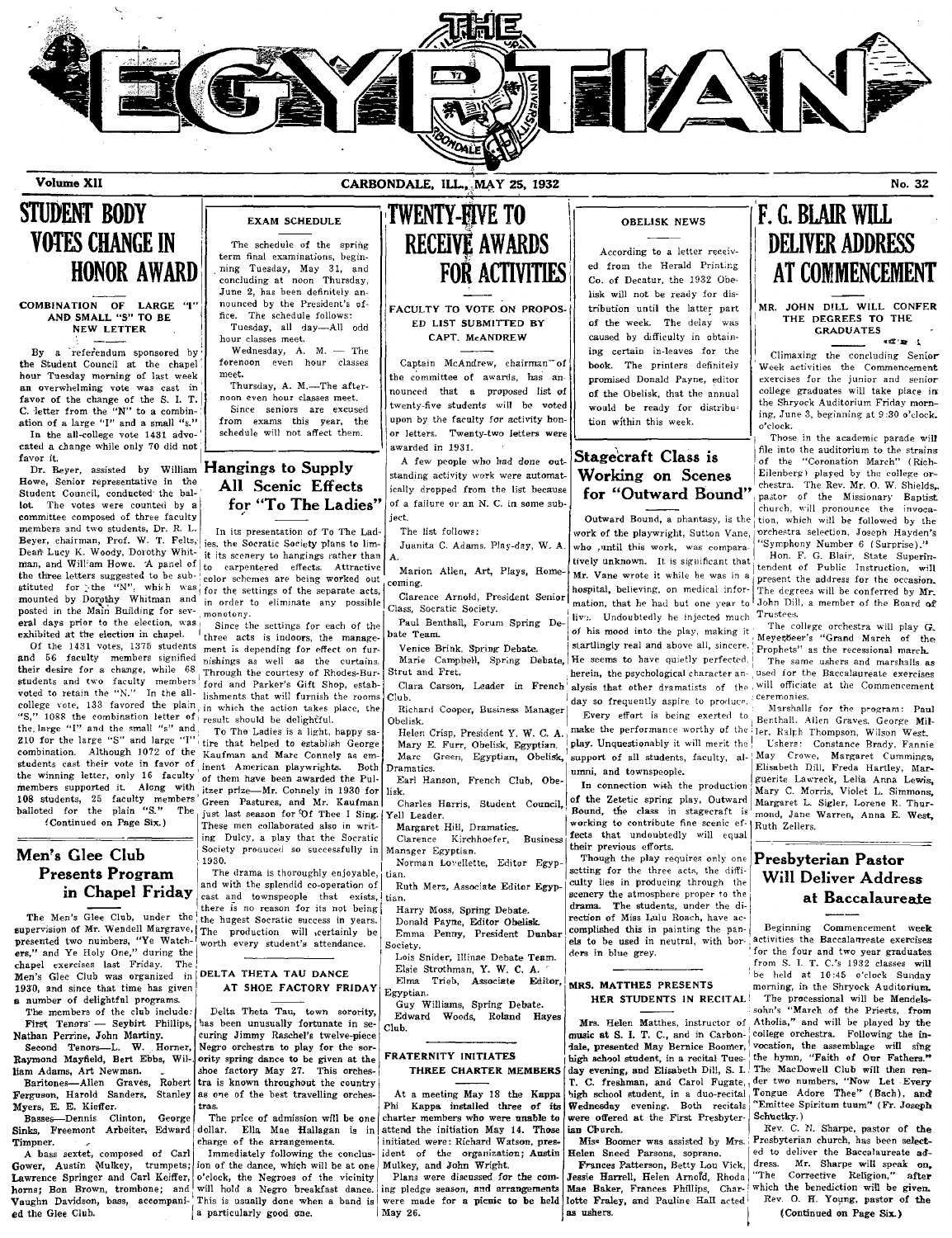Page Two

## ART NOTES

Miss Williams, head of the Art department, reports that her Composition 320 class has been painting campus landscapes hack of Anthony Hall

For the past week pictures of the screens, made by the art classes, have been on exhibition in the Zetetic hall.

The class in stagecraft is now working on scenery for the Spring plays to be presented June 1 in the Shryock Auditorium.

Miss Roach of the Art department and three students. Audre Ross. Maurine Gum, and Inez Casperson, attended the Art Exposition in St. Louis

Miss Williams plans to take her art students to the art museum in St. Louis next week end.

Delta Sig

Alpha Delta of Delta Sigma Epsilon was hostess to approximately two hundred guests Saturday afternoon at the sorority's anniversary tea, the event which marks the establishment of Alpha Delta Chapter on this campus, May 17, 1928. Delta Sigma Epsilon was the first national sorofity organized on the S. L. T. C. campus, and it was chiefly through the efforts of Hilda A. Stein that the sorority was brought here.

Katheryn Cavelia motored to St. Louis Saturday to attend Katharine Cornell's performance in "Barretts of Wimpole Street," presented at the Shubert-Rialto.

Lena Hooreheck visited with friends in Champaign last week end.

# CLINE-VICKS

## SPALDING TENNIS RACKETS

.<br>Manang manang manang manang manang manang manang manang manang manang manang manang manang manang manang manan

\$1.75 and up-new stock

#### SPALDING BASEBALL GLOVES

**Autograph Models** 

#### 1932 Baseball Guides

**Biggest value in town in Fielders Gloves** at \$1.50 and \$2.00

MEET YOUR FRIENDS AT OUR FOUNTAIN

#### UP-TO-DATE LUNCHEONETTE

# Cline - Vick Drug Co.

.<br>https://www.http://www.http://www.http://www.http://www.http://www.http://www.http://www.http://www.http://www



nortokkelektrikken terken telentrikken terken den pretikken telentrikken telentrikken telentrikken telentrikke

# Admission 50c - All Seats Reserved

Ten dollars in prizes will be given to the one selling<br>most tickets. Details at Egyptian Office

na para parte da de propinsional de la contrada de la contrada de la contrada de la contrada de la contrada de

# Meal Planning Class

Plans for Senior Week as announced by Clarence Arnold, Senior Class president, have been completed and follow: May 29-Baccalauerate Service in Shryock Auditorium.

THE EGYPTIAN

Senjor Week

**Program** 

May 30-Tea at '4:30 o'clock for senior women on Anthony Hall lawn. Baseball game between senior men and faculty

members. Band concert at 8:00

o'clock. Junior-Senior Prom at Elks' Home.

May 31-All day pienie at Midland Hills.

June 1-Second basetall game between faculty and scn iors at 3 o'clock.

To The Ladies, Socratic Spring play at 8 o'clock. June 2-Seniors present uro

gram during chapel hour. Alumni banquet at Anth ony Hall at 5 o'clock.

Outward Bound, Zetetic Spring play at 8 o'clock. June 3-Commencement.

Sigma Sigma Sigma

The films taken at the motion picture baby party held May 13 at the chanter house were shown to the mothers of the children at an informal tea Saturday afternoon. Mrs. T. B. F. Smith, one of the sorority patronesses, took the pictures.

Tri Sigma plans to sponsor a similar baby show each year, the pictures being shown at the sorority's annual silver tea.

Lucille Lynn and Juanita Richard- this year. son spent the week end at their homes in Sparta.

Mary Nancy Felts attended the performance of "Barretts of Wimpole Street" presented at the Shu-.<br>bert-Rialto in St. Louis last week end.

#### **CORRECTION**

The editorials in this week's issue of the Egyptian were printed before the chapel exercises Monday.  $Con.$ sequently, the editorial on "We Want the Track Team." is unnecessary

# **Entertains With Tea**

The Meal Planning and Table Service Class, under the direction of Martha Morrow, Ruth Hoffecker, Wal-Mrs. E. D. Barnes, entertained with the Hamilton, Miss Trout and Mrs. a tea on the south lawn between An-<br>
Ted Ragsdale entertained the eighth thony Hall and the Main Building homy Han and the term 3:30 to 5:00 Building, at a cunner at currency o'clock. Lois Mallory acted as hostess with Venita Slinger and Selina practice teachers and critics of this Halter, serving as assistant hostesses. Iced tea with fancy green and yellow ice cubes, cucumber sandwiches. cheese and olive sandwiches, and Harbison, Mary Afton Irvin, Louise

decorations.

This menu, planned by Lois Mallory, was selected as the best one ing. submitted by the class.

In order to limit the guest list, each member of the class was privileged to invite either a faculty member or a woman student as her guest. Miss Harriett Means, Delta Sig house chaperon, and Mrs. Julia Turner, Tri Sigma chaperon, were also invited.

grade graduating class of the Allyn hosts of the affair were the student

Anthony Hall

Practice Teachers Entertain

Mary Hood, Dorothy McElvain,

.<br>particular class. Tietjens, Guest of the Poetry Club The Poetry Club, including Marie Campbell, Jeanette Evans, Georgia green and yellow divinity carried out McDermott, Priscilla Murrey, Phyllis the color scheme of green and yel- Prosser, Pauline Plotts, Callie and low that was used in the tea table Opal Walden, with Dr. Kellogg, faculty sponsor, were hostesses to the poet, Miss Eunice Tietiens, at dinner at Anthony Hall last Thursday even-

#### Crawford Visits in Anna

Miss Mary Crawford, head of the Hall, motored to her home in Anna-Jonesboro, Sunday morning.

#### Kellogg is Hostess

Following the Eunice Tietjens lecture Thursday evening, Dr. Kellogg was hostess at a reception at Anthony Hall in honor of the poet.

#### W.A.A. Elects Adams SEVENTY ATTEND C. OF C. President for Year

The Women's Athletic Association met Wednesday afternoon of last week to elect officers for the coming year. For president, they elected Juanita Adams, a junior from Jackson, Missouri. Miss Adams is a P. E. minor and has been outstanding in W. A. A. work this year. She was chairman of the annual "play day"

The vice president will be Mildred Werkmeister, freshman of Belleville, who has served as freshman hockey manager, and basketball captain.

Maurie Taylor, sophomore of Carbondale, was elected secretary, and Helen Hauss of East St. Louis, was elected treasurer.

Plans were made for a combination picnic and swimming party to be held at Riverside Park, in Murphysboro, immediately after the May fete Thursday afternoon. At that time, letters will be presented to the girls who have earned them throughout the year. Girls who will receive letters are: Honor Pin-1500 points

Evelyn Bigham. Henrietta Piltz. arge Letter-1000 points-Alice Mae Rushing. Ruth Aline Hardin.

mall Letter-300 points-Irene McLean. Mildred Werkmeister. Janette Spaulding. Helen Hauss. Esther Shavitz. Juanita Adams. Edna Holshouser.

Alberta Hamilton.

Pauline Brock. Helen Reiman. Myrtle Puckett.

Virginia Hueting.

## PICNIC AT GIANT CITY The S. I. T. C. Chamber of Com-

merce participated in a picnic supper and outing at Giant City Park Thursday evening. During the outing the group enjoyed a hike over the hills to the new observation tower, where they used the telescopes to view the surrounding country.  $The$ party included seventy persons.



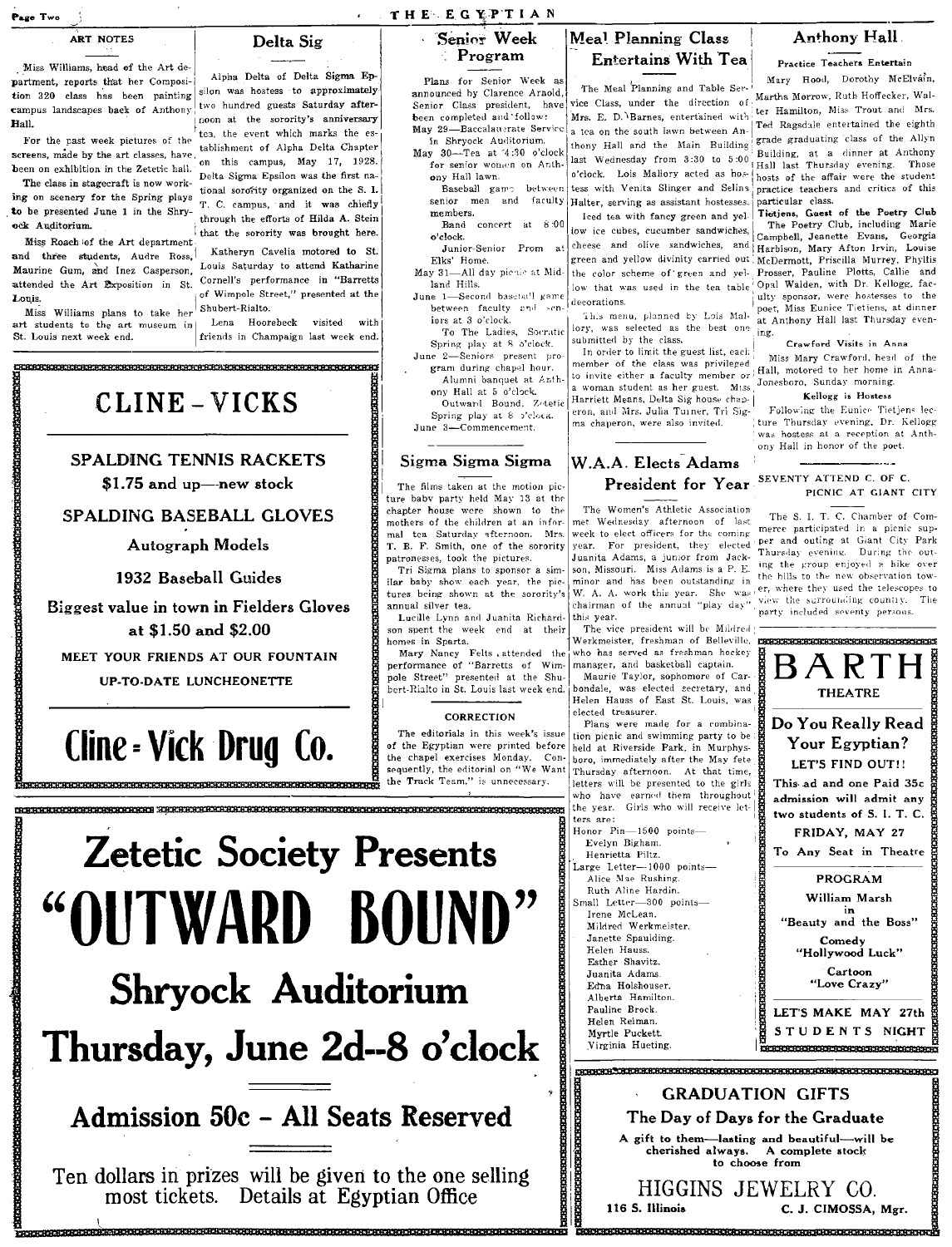## "EXHIBIT A"

#### RUTH MERZ

Eunice Tietjens appeared at the Shrvock Auditorium Thursday evening, delivering a meticulously inforrhal address. She must have estimated her audience in advance. Plainly,  $THE$  SPHINX KNOWS: however, the audience was more than a match for her, surpassing in critical attention any that Carbondale commonly supplies.

Mrs. Tietjens began to "chat" with her listeners on ihe subject "Some Modern Poets, Including Myself," reading especially from the works of Vachel Lindsey. From there she spoke at length on peculiar situations in which she had witnessed Mr. Lindsay and Mr. Padraic Colum, evidently two of her playmates Continuing to her own poetry,<br>she confirmed the already prevalent conviction that she is highly insincere. "The Most Holy Mountuin" meant little more to the audience than an imperfect replica of Amy Lowell, and on<br>being told that Mrs. Tietjens had never seen her mother's house (which, incidentally, is the subject of a sentimental poem) everyone was properly convinced of her affec-<br>tation.

tion. That the add ess was uncompli-  $\begin{bmatrix} \text{THE SPHINK WO} & \text{HDERS:} \end{bmatrix}$ mentary to the intelligence of the<br>audience is the correct conclusion. The general opinion is adequately expressed in the following paragraph: submitted, unsolicited, by a faculty member who is most capable of judg-

ing: "The curse of a second-rate literary temperament has recently been impressed on a number of Carhondale people who spent money to hear something about modern poetry. Instead they heard how rain effects a red hat-band and what happens when a fairy's thumb makes contact with the effective end of a bee. They found it necessary to untangle split infinitives and the meanings of such phrases as 'too damned beautiful. They heard a number of lush words like 'sweet' and 'tender' and 'lovely' and 'sott,' but could not ascertain whether the words were being used with intelligible meanings behind them or not.

I'The sponsors of the exhibition were not to blame; they were evidently victimized with the audience. The high name of poetry has not been hurt, in spite of the fact that it was daubed with sentimental glue. Those who thought to have the privilege of saying that they had seen a poet must wait awhile-they have been privileged to observe merely the eccentricities of the paid exhibitionist. The indications are that Chaucer and Shakespeare did not, and that contemporaries like Robinson and Masefield do not, find it necessary to stress their differences from ordinary people either by putting on an antic disposition or by talking down to an audience."

Announcements have been made of several scholarships to be awarded to talented young pianists allowing them the privilege of attending the Summer Colony for Pianists conducted by the famous pianist and teacher, Sigmund Stowjowski at the music department of the University of Wash· ington in Seattle, August 9th to August 27th.-Eureka Pegasus, Eureka, [Ilinois.

#### DR. C. M. SITTER DENTIST

Located over Fox's Drug Store Phone 349 HO\lr.-8~12; 1-6; 8~8



The band trip to Cairo was hard on pants-ask Mayfreld.

The Darlings don't rate at Anthony Hall. The surest way to get a thing knocked in the head is for them to favor it.

It certainly is a "break" for the students that the Cafe's off the campus so we can smoke there.

Howard Greer is one of these brilliant people who keep their lights under bushels.

Glenn Thompson contends that one of Jeffer's poems sounds like prose.

A senior said, "Yes, that prin cipal told him a big line and made him think he plactically had the job he told me the same line, but they didn't convince me."

We do right well following the orchestra in ch.lpel, don't you think?

Who thinks C ar Reed was the emperor of Russia when we acquired Alaska.

been plural-a recent headline<br>said: "Feirich proves to be th

How the high school juniors

in college. I have been prominent potentials become empirical.<br>  $\begin{bmatrix} \n\text{n} \n\end{bmatrix}$  is scholastic and extra-curricular ac-<br>  $\begin{bmatrix} \n\text{There are two types of liquid junctions} \\
\text{There are two types of liquid junctions}\n\end{bmatrix}$ n scholastic and extra-curricular ac- There are two tyes of liquid junc-<br>tivities, but I have not had much ex- tions: static and flowing. Static<br>perience at dating. But, during junctions are those in which the jointhese last two weeks I should like ing liquid is unchanged during the to date—lots. But do you think the  $\frac{1}{2}$  maximum and flowing junctions to date--lots. But do you think the measurement and flowing junctions girls or any specific girl would un-<br>see in which the joining liquids girls or any specific girl would un are those in which the joining liquids derstand my changed attitude?  $1\frac{1}{2}$  are continually changing or flowing. derstand my changed attitude?  $1\left|\frac{1}{1}r\right|$  continually changing or flowing.<br>like girls. They all know that. Do  $\left|\frac{1}{1}r\right|$  the measurement of single electlike girls. They all know that. Do  $\begin{bmatrix} \text{In the measurement of single elect-  
out think it would be better for me **nodes the static liquid functions have**$ ou think it wouuld be better for me  $_{nodes}$  the static liquid junctions have to date the same girl—or different  $_{cases}$  endless difficulties. It was

I've often wondered why a charm ing young fellow of your height, nose, build, and ability as a dancer was not *seen* more often in the company of the fairer sex. I still wonder.

Now if I were you, I'd just sit tight as far as the girls go. Pick up one to take to the Junior-Senior prom ,and pick her early. But as far as the others are concerned, take<br>them by chance. You'll have more fun. And it won't be half so strenuous.

If you will call at the Egyptian office some time during the day. I will be glad to furnish you a list of eligible young ladies-who having heard of your need-have signified in writing that they are willing to oblige.

> Yours sincerely, The Sphinx.

TH£ EQVPTIAN ARTICLES REVIEWED BY. DR. T. W. ABBOTT

The April 27 issue of the Egyptian carried a notice of the recent publication of two of Dr. Van Lente's articles, "Reproducible Static Liquid Junctions Constant in Potential Over Long Periods" and "A Direct Comparison of the Static an4 Flowing Junctions," which appeared in the April issue of the Journal of the American Chemical Society. The following review is by Dr. Abbott:

According to the First Law of Thermo-dynamics the energy content of the universe is constant. It has been found that a quantity of chemical energy may, under certain conditions, be converted into an equivalent amount of electrical energy. The system by which this change is accomplished is usually called a cell or battery. Such cells consist of two electrodes and one vr more liquid solutions called electrolytic solutions. The total potential consists of the algebraic sum of all the individual pogebraic Bum of aU the individual po- 1E:a:s:a:amClElmImIa::a:sa:a:aClElCIEII:8:la:m:a:s:a:amClElmIa:u:a::a:s:a:a:&:llClElmIii tentials in the cell. There are al-<br>ways the two electrode potentials and ECIENICIEIS: III: ECIENICIEI is and III: III: III: III: III: III: III: I in addition a potential at the interface of any two solutions which differ in any respect. This latter type<br>of potential is called a liquid junction potential.

In practical work it is desirable to  $\frac{1}{2}$ measure the potential of single electrodes in solutions of various concentrations. To accomplish this the electrode is compared with a "half cell" How long J<sub>E</sub> nes Feirich ha. ore reference electrode and the po-<br>en plural—a recent headline tential of the whole cell thus formed said: "Feirich proves to be the is measured. Since the reference best performers in the sprints." electrode is arbitrarily assigned structures user the potential, the single parameters of the community of the single parameters of the single parameters of the single parameters of the single parameters of the single parameters of the single parameters of she suid she h; I stayed at the electrode potential of the other track meet "plenty long," electrode in respect to the refer-<br>ence electrode may be found by dif-How the high school juniors call the extended came out with their bridge. came out with their bridge.<br>How prominent cribbers have junction potential at the interface<br>the nerve to be prominent "up-<br>of the two solutions and this port of of the two solutions and this potenthe nerve to be prominent "up-<br>lift" workers as well.<br>the simple plattack potential. There  $\mu$  workers as well.<br>Why, of late. Clarence Kirch is no known method which complete-Why, of late. Clarence Kirch is no known method which complete-<br>hoefer always looks sleepy.<br> $\begin{bmatrix} \mathbf{w} \end{bmatrix}$  we eliminates the liquid junction po- $\begin{array}{c|c|c|c|c} \text{before} & \text{always looks sleepy.} & \text{by eliminates the liquid junction point.} \end{array}$ If you ever ate salomi.<br>Why people jark their cars so above, so it is obvious that a Why people jurk their cars so above, so it is obvious that a near the fire hydrant on our drive. method for making a reproducible method for making a reproducible<br>liquid junction potential in a cell is highly desirable. Without a suit- CEREBRETREER ERECTORED EXECUTIVE EXECUTIVE TO THE SECOND MARKET RESERVED TO Dear Sphinx:<br>able method for making reproducible<br>I am compteting my fourth year  $\lim_{\text{initial}}$  intriductions the single electrode liquid junctions the single electrode potentials become empirical.

to due the same girl—or different caused endless difficulties. It was proposed the same girl ones (providing), of course, they'd only when this type of junction was providing), of course, they'd play the being practical t Sincerely, thought to be impractical that the  $\frac{1}{100}$  **For a Good Hair Cut go to BATSON'S**<br>Paul B. did not solve the problem, however, Dear Paul:<br>
Paul B. did not solve the problem, nowever,  $\begin{bmatrix} 1 & 0 & 0 \\ 0 & 0 & 0 \\ 0 & 0 & 0 \\ \end{bmatrix}$  Carbondale National Bank Building<br>
I've often wondered why a charm-<br>
ing young fellow of your height, be used. So the const because there are many cases in which the film is construction of a **the figure is seen and a time is a time in the construction** of a time is a time in the set of the set of the construction of a time is a time in the set of the set of the set of the se static liquid junction over long per-  $\left| \frac{\text{eff}}{\text{R}} \right|$   $\leq$ DONICI FD CFDVICT: OF ALITY CRAL FLAN nouncement of the construction of

such a junction but also a technical description of how it was made. The research was not discontinued with the construction of a constant junction, however. A method for compar· ing static and flowing junction was developed. Again the results were of especial scientific interest because they show that contrary to the general opinion the static liquid junction potential is as constant and less empirical than of the flowing junction. These research-<br>es will greatly facilitate the  $es$  will greatly measurement of electrode potentials which have general use in both physics and physical chemistry.

#### WHEN yOU ARE LOOKING FOR

<sup>9</sup>**•** <sup>e</sup>+&99 eesg <sup>p</sup>

#### SOMETHING

Sweet - Tasty - Delicious

Satisfying - Different

Inviting - Filling

#### TRY THE

# UNIVERSITY CAFE

We Cater to Student Trade

## ATTENTION! STUDENTS!

The newest in Spring and Summer Footwear for both men and women at prices that will make your budget glad. Prices \$1.88 to \$2.88

#### PEOPLE'S SHOE STORE

202 South Illinois

pap HP-HHP9H-YPHY9HPHPPH Bp.

# PEERLESS CLEANERS

PUT WINTER CLOTHES AWAY CLEAN

We furnish Moth Proof Bags at Cast

#### PHONE 637 <u> Markarenderder rockförendanden banden av den der den banden av den standa</u>

#### DRESS ACCESSORIES

One's outfit is never complete without a necklace or beads to harmonize-gloves also add charm to an attractive outfit. Dainty chiffon, lace and sheer linen handkerchiefs is another necessity. From our complete line We know that you will be able to make your selection.

#### JOHNSON'S. Inc.

#### KKHBHHhHHHHhHP hRdS 6HHHHH66tiHi

### This report is not only an an- $\frac{1}{16}$  SPONSLER SERVICE STATION

Red Crown and Red Crown Ethyl Gasoline, Iso-Vis and Polarine Motor Oils. Telephone 224. S. E. Corner Illinois B<br>Avenue end Walnut Street, Carbondale, Ill.<br>Representationers averagement internationale enternationers

FREE SECRET SERVICE SERVICE SERVICE SERVICE SERVICE SERVICE SERVICE SERVICE SERVICE SERVICE SERVICE SERVICE SERVICE SERVICE SERVICE SERVICE SERVICE SERVICE SERVICE SERVICE SERVICE SERVICE SERVICE SERVICE SERVICE SERVICE SE See our new line of Shirts--7Sc up F. B. SPEAR-302 S. Illinois Ave

j<br>Jeensesses

IXe& Patronize Our Advertisers

'PS1IHM **•** 

pap H!i&S pap



Page Thre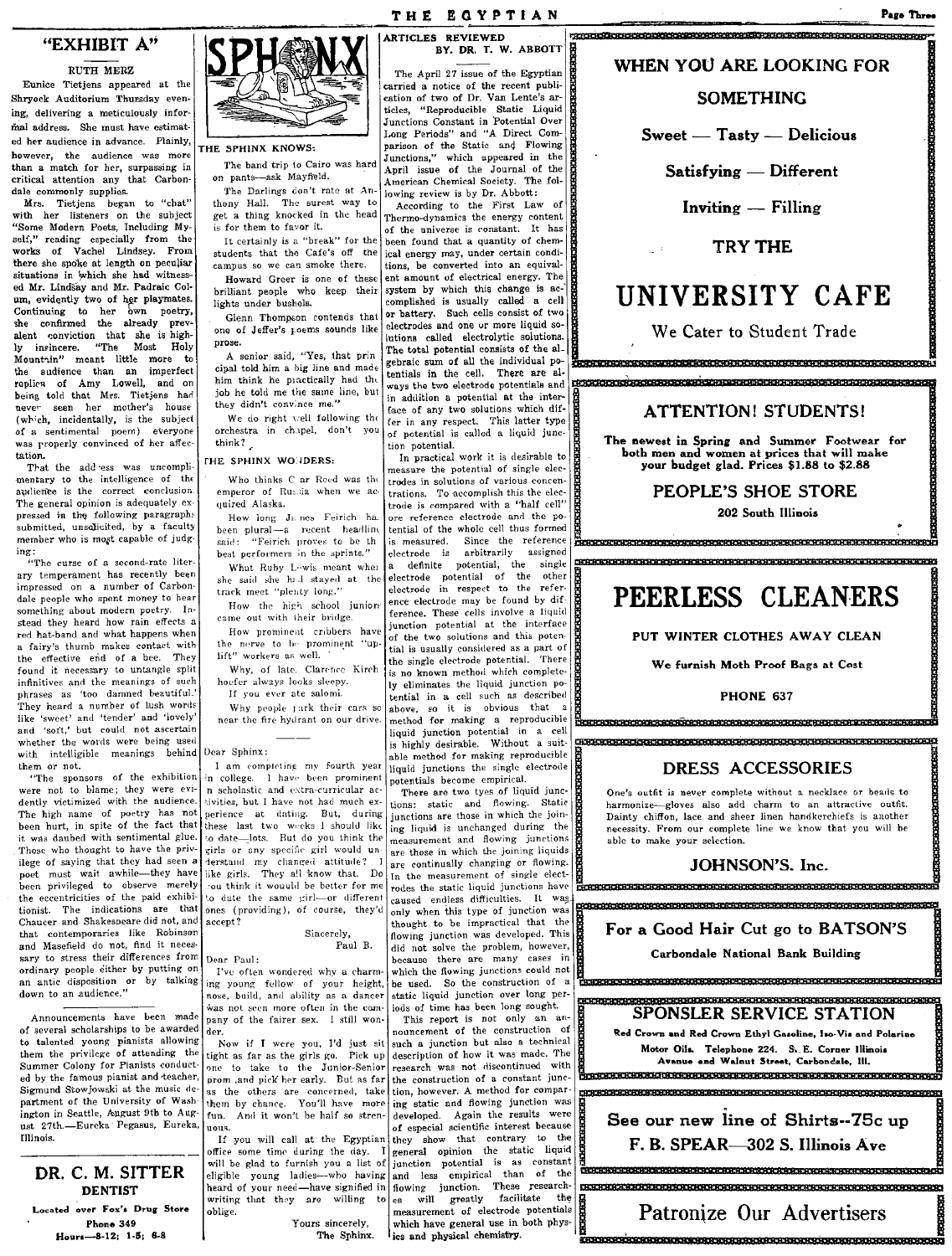# Page Four EGYPTIAN

#### Charter Member Illinois College Press Association.

#### Member of Columbia Scholastic Press Association.

Entered as second class matter in the Carbondale Post Office under the Act of March 3, 1879.

Published every Wednesday during the school year by students of Southern Illinois Teachers' College, Carbondale, Illinois.

THE STAFF

| Faculty Advisors  Esther M. Power, Dr. Richard L. Beyer |
|---------------------------------------------------------|
|                                                         |
|                                                         |

#### REPORTERS AND SPECIAL WRITERS

|                              | Leora Hartley | Guy Lambert | Selma Nelson<br>Maurie Taylor |  | Kelly Dunsmore | George Mosely<br>Jack Taylor |  |  |
|------------------------------|---------------|-------------|-------------------------------|--|----------------|------------------------------|--|--|
| <b>BUSINESS ORGANIZATION</b> |               |             |                               |  |                |                              |  |  |

#### WE WANT THE TRACK TEAM

For many years past it has been the custom to call the football and the basketball teams to the stage during some convenient chapel hour and to have the members comprising those teams introduced to the student body. Speeches, of course, are always in demand, and the team members arise, slightly embarrassed, and mutter a few words about "come out, and we'll win the game." Deafening applause and loud cheers always follow. In this way the student body attempts to convey its admiration and support of the teams.

But as soon as the basketball season is a dead issue, the students hear no more athletes' speeches; there are no more teams formally presented with the accompanying applauseit appears that the athletic season is over. Every one rather forgets that this college boasts a championship track squad, that this college has potential Olympic material; everyone forgets or ignores the fact that there is a track team.

For the past five years or more S. I. T. C. has possessed a track team that has really done things, a team that has added to the prestige and honor of the college as much as the football or basketball teams have.

Along this same line---how many know that we have a tennis team, and how many know that attempts are being made tennis team, and now many know that attempts are being made<br>to place golf in the front line along with the other sports?<br>Two golf representatives were sent to the Little Nineteen Con-<br>ference held at Knox, one of whom took

Certainly some method can be devised by means of which the students will be able to know their college track squad, their tennis teams, and their golf representatives.

#### STUDENTS' PETTY DISHONESTY

÷,

One who faces things as they really are cannot help be appalled by the amount of dishonesty, even though petty dishonesty, among students. There's the matter of cribbing. The best people do it and go right on being the "best" people. And there's the matter of chapel cuts that go unmarked. If a person wants to overcut chapel and thinks he can get by with it, that it is his own business; but for row monitors persistently to fail to mark such cuts is nothing more nor less than dishonesty-petty, yes. And for an organized minority to force its opinion to be accepted as student opinion on any question submitted to vote is another phase of the same thing. These are only three typical instances.

Taken singly, none of these things is violent. But when we realize they are events that make up routine living and that this routine is, after all, our school-life, we wonder of what use<br>anything is. If exams aren't fair, rules aren't enforced, opin-<br>ions aren't what they seem to be,—why bother with any of it? For this area. What they seem to be,—why content with any of it?<br>The thing we need most is for everybody to realize that each<br>other person is as much an individual as he is, with the same right to think and cut and try for a grade, and then be decent about it.

**Between the Lines** By B. M. G. Some days agone  $\bullet$   $\bullet$ While on the way  $\ddot{\phantom{a}}$ 'Twixt hither and yon  $\ddot{\phantom{1}}$ A sight was seen  $\cdots$ Not only quaint  $\sim$   $\sim$ But did bespeak  $\cdot$   $\cdot$ That after all  $\bullet \quad \bullet \quad \bullet$ Agriculture  $\bullet$   $\bullet$   $\bullet$ And big business  $\cdots$ Have buried the hatchet  $\cdots$ In the farmer's patch  $\bullet \quad \bullet \quad \bullet$ Of tomatoes . . . For there before  $\cdots$ One's very eyes Did stand a man Bent by the weight Of a thousand years Not to mention a hoe Now by him stood  $\bullet$ A tail sign board Advertising - 4 Hart Schaffner Marx Pantaloonery and the wielder of The hoe, instead Of sticking to His tomatoes Was hoeing quite Assiduously Around the cuff Of what the well Dressed man should wear And presently, Having finished, He placed his hands On the end of the hoe And then his chin Upon his hands and long he looked

THE EGYPTIAN

And deeply sighed But the "gentleman" With the worldly smile And blue serge suit Heeded him not But only gazed Off into space With a wond'rous crease

#### In his trousers.

# **SCRIBALOVE**

Have you heard of the "Beyer" haircut? It is sweeping the small localities- hereabout in this warmer weather, and no telling how soon it will sweep this community. Even Ralph Thompson's April haircut approached the "Beyer"style. This style is very unique and was first introduced by Dr. R. L. Beyer. Though we really cannot recommend it, we are noting with interest the increasing popularity of this tonsorial innovation.

It appears lately that there are three ways in which community singing may be effectively accomplished. (1) The director may lead both the orchestra and the community singers; (2) the orchestra may lead, and the singers follow, (no director); (3) the singers may lead, and the director and orchestra will follow. The latter has become quite popular within the last fortnight, but the first appears the most reasonable. We hope that the question may be settled by arbitration. In this modern age, we would hate to think of open warfare.

Those boys in the Roland Hayes club could really sing. That deep African rumble was just too good to last. It didn't last nearly long<br>enough. The three verses in that song sure were "ephemereal."

We dropped in the library recent-Iv to secure therefrom some of the most worthy stories by the most interesting Honore de Balzac. Of course the librarian could not comply with such an honorable request and we homeward .trod our weary way with a treasured volume by the Frenchman. As it later was revealed the volume was very "French" and had not so much as a word of English between its ponderous covers. It didn't even bother to say "no spika da Engleesh," but started in very abruptly in an alien tongue.<br>Upon returning the book for replacement with a decent English translation, we found that such could no be procured. In all the length and breadth and depth of the Wheeler 'ibrary there was 10 satisfaction foin Anglo-Saxon admirer of Balzac In the words of the renowned Amo.<br>"Us was regusted." Later we injuired about our good friend, Hert Foerster, then we knew that we hould have taken a course in the most dignified and guttral language German. But since we had not, we did not read the works of Foerster Now we're afraid to ask for the no ems of Sun Set Lee because we can't read Chinese. Really, we can't They didn't teach it in our home town high school.

Our Bohemian friend, eating his midnight meal at James' one evening. ordered, as a finishing touch, an ice cream. This icy bit of food wa brought forth and given unto hin who hungered. The word "bit" ir the preceding sentence was not ill-ued. To be absolutely prosaic and cor rect that ice cream cone was small Maybe, though, the cone was real! life-size and suffered only through comparison with the cones he had it the immediate past consumed. Havag been nourished quit regularly or the flavored icebergs of the Univers ity Cafe, he could not help noticine the diminutive magnitude of his des Why must someone always enet. spoil us. There is but little authentic news

of the Brown-Cooperak, du 1, but against him. there are rumors that negotiations

## **Campus Opinion** on Subsidization of Music, Drama

Within the last two years the the student body has indicated. through referendums, its approval of the subsidization of both the publications of the Whether or not the campus. Obelisk has benefited by such a system cannot be known until its appearance, but in conjunction with the Egyptian the plan has been unquestionably .<br>successful.

Because musical and dramatic performances are so of.en discouraged through lack of support, the natural conclusion is that a similar plan in this connection would be advisable The opinions quoted below were solicited because the authors are those most intimately connected with the adoption of the present system and with organizations affected.

"If we are justified in subsi- $\text{dizing}$  intercollegiate athletics and the Obelisk which have sentimental and advertising value but little, if any, intellectual merit, it would seem only fair to support in a similar manner worthwhile musical and dramate productions, whose intellectual and cultural value and enjoyment are indisputable."-Dr. Willis Swartz.

"At the present time and under existing cond tions I do not think it advisabl to subsidize the musical and dramatic organizations on this campus.

The registration fees are now comparatively low, but quite a bit of criticism would be offered if the movement went through even though the rise in fees would be of a small amount."-Ray Heitman.

"In view of the fact that many of the campus activities --athletics and the school publications- are subsidized, I think it only right that dramatics and musical affairs be treated in the same way. There is a cultural value in music and drama that is not found in other activities- and after all what good is education without culture."-Martha Morrow.

#### Exchange

Statistics of the grades for the second semester show, as a result of the compilations, that the feminine students are superior.-Carthage Collegian, Carthage, Illinois.

The faculty of Milwaukee State Teachers' College is considering a proposal that morning classes start at 8:30. However, we find that this plan includes the provision that classes run through the noon hour-which might not be so good.-The Wheaton Record, Wheaton, Illinois.

In celebrating the national movement of Music Week, Monmouth College played her part by offering varjous musical selections in chapel throughout the week, May 2-9.-The Oracle, Monmouth, Illinois.  $\tau=\frac{1}{2} \sqrt{\omega_{\rm{eff}}}$ 

are being made. Coopersky is extremely cautious lest his actions be revealed to the capitalistic press, which he claims is biased unfavorably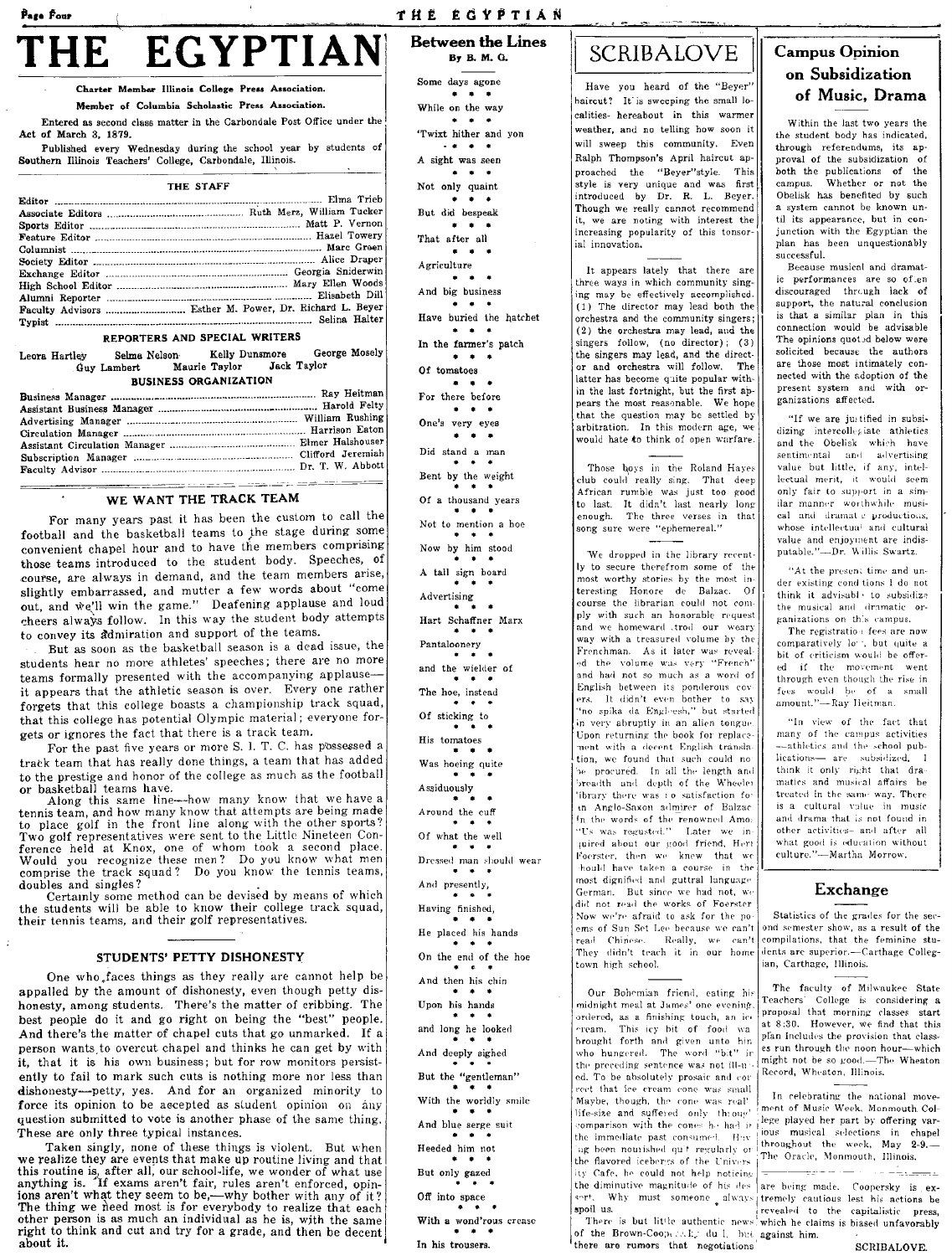# **OLD NORMAL TAKES CONFERENCE** MEET AT MONMOUTH SATURDAY

LITTLE 19 RECORDS **DURING MEET** 

Old Normal, twice victims of the Southern Teachers this season, dominated the Little 19 meet in Monmouth Saturday by hogging the races for a total of 51 points, and the championship. Southern Teachers were fourth with 24 points, closely hounding Monmouth and Bradley, er, Illinois College, 3d; Weatherly, who placed second and third with 28 1-2 and 28 2-9 respectively. Eight records were shattered, and five of them by two men-Redd of Bradley and Johnson of Normal. Wesleyan was in fifth place with 19 points, while Illinois College was sixth with 18 11-18.

Redd of Bradley scrapped three old records and placed in four events for a total of 18 points, the largest number of any individual. His leap of 24'3 7-8" in the broad jump exceedand the old record by nearly a foot: his time of 23.9 seconds in the low hurdles straightaway took a whole second off the old mark; he clipped 57.8. the high hurdles record with a time of  $15.3$ .

Jimmie Johnson, Old Normal's Midnight Express, was a sensation in<br>three events. He strashed the century, record with a time of 9.6 seconds; the 220 with 21.2 seconds; and anchored the recold-making relay with a dazzling quarter-mile. The new record for the relay, established by the Old Normal quartet, was 3:-23.2, or three seconds less than the old record held by Knox since 1925.

Hutton, also of Old Normal, was clocked for a new record of 1:57.6 in the half-mile, and won the mile with two of his team-mates tying for second and third. Hensel, Illinois Wesleyan, broke his own record in the quarter-mile by setting the pace at 48.9. Normal's Nicol was second, Reeves, while Davidson, of the Southerners, forged into third place with a powerful finish.

with 168'3", only a fraction behind<br>Western Teachers' Windmiller. Mc-Afoos ran a splendid high hurdle race in fourth place, Redd being<br>the winner. Abe Martin led the discus throwers with 125'5 1-2" to give Southerners another first place, while 24' 3 7-8". Bauder placed third in the shot put. Bob Reeves was in a triple tie for 1928. second place in the high jump, won by Jester of Millikin with a leap of 1st; Windmiller, Western Normal, 2d;  $6'$  1-8".

King, Monmouth College, took the two mile but did not equal his old ance, 182'11". Record 199'4 3-4". record in this event. Bundren, Illinois College, was first in the pole D. RANSON SHERRETZ vault with a mark of 12'4". SUMMARY

120 yard high hurdles-Redd, Bradley 1st; Coddington, Eureka 2d; Mason, Bradley, 3d; McAfoos, South-

was 15.5 Ward, Knox, 1928. ord. Old record, 9.8.

One mile run-Hutton, Normal U., Egyptian in 1923.

FOUR MEN SHATTER EIGHT OLD 1st; Fricke and Bremer, Normal U., tie for 2d; Ruhl, Elmhurst 4th; Stuckey, Illinois Wesleyan, 5th. Time,  $4:30.9.$ 

440 yard run - Hensel, Illinois Wesleyan, 1st; Nicol, Normal, 2d;<br>Davidson, Southern, 3d; Koehler, Bradley, 4th; Schuett, Elmhurst, 5th. ing teams were equalling or exceed-Time 48.9. New record. Old record 50.2. also held by Hensel.

220 yard dash-Johnson, Normal U., 1st; Murray, Normal U., 2d; Bak-Monmouth 4th; Johnston, Bradley,  $5<sub>th</sub>$ New record by Johnson. Old record 21.5, Senn, Knox, 1925.

220 yard low hurdles -Redd, Bradley, 1st; Laxon, Monmouth, 2d; followers are of the opinion that Coddington, Eureka, 3d; Swisher Saturday's exhibition was the finest Bradley, 4th; Winn, Illinois College, <sup>5th</sup>. Time 23.9. New record. Old  $zeror<sup>4</sup>$  24.9.

880 yard run-Hutton Normal U., Westerfield, Knox, 2d; Matchtt. Monmouth, 3d; Forbes, Normal 4th; Brown, Eureka, 5th. Time<br>7.8. New record of 1:57.6 set  $1:57.8.$ by Hutton in trials. Old record 1:-

Two mile run-King, Monmouth, 1st; Fricke, Normal U., 2d; Moore, Illinois College, 3d; Frary, Knox 4th; Wallace, Normal, 5th. Time 9:56.6.<br>Re ord 9:45 held by King.

Mle relay-Won by Normal U.; Monmouth, 2d; Wesleyan, 3d; Brad 4th; Knox, 5th. Time 3:23.2. iev. Old record 3:26.2, Knox.

Pole vault-Bundren, Illinois College, 1st; Sweney, Illinois College, and Terry, Monmouth, tie; Remeis, and Lewis, Knox, tie. Carthage Height 12'4".

Shot put-Blazine, Illinois Wesley an, 1st; Grauchalla, McKendree, 2d; Bauder, Southern, 3d; Holly, Knox, and Harilt, L. Forest, tie. Distance,  $42'5$  3-4".

High jump-Jester, Millikin, 1st; and Mitchell, Illinois Wesleyan, tie  $6'1 \t1-8''$ .

4th; Adamson Illinois Wesleyan, 5th. Distance 125'5 1-2".

Broad jump-Redd, Bradley, 1st; Kelley, Monmouth, 2d; Dreusicke, Elmhurst, 3d; Hankerson, Carthage, 4th; Barra, Eureka, 5th **Distance** New record. Old record 23'5 1-2", Chere, Illinois College,

Javelin throw-Brown, Southern, Smith, Southern, 3d; W. Windmiller, 4th; Hawker, Shurtleff, 5th. Dist-

#### TO RECEIVE M. A. FROM UNIVERSITY OF HAWAII

The Egyptian has received word from the University of Hawaii of the The fractions resulted from the high ern, 4th; Meyer, Illinois College, 5th. graduation this spring of D. Ranson jump-nine men shared the point in Time 15.3. New record. Old record Sherretz who received his B. Ed. fifth place. from S. I. T. C. in 1924. Mr. Sher-100 yard dash-Johnson, Normal retz is taking his Master of Arts de-U., 1st; Murray, Normal U., 2d; gree in Psychology and Education. twice this season taken the measure Weatherly, Monmouth, 3d; Baker, Il- His thesis, "Education and Summer of the new champions indicates that

### Moments With Matt

THE EGYPTIAN

SOUTHERN RANKS FOURTH IN LITTLE 19 MEET

The Southerners brought back their first Little 19 tróphy Saturday night. Their total of 24 points was more than twice the amount gathered at any previous Little 19 meet. With even a fair amount of breaks Carbondale would have had second place. While the stars on the leading their usual performances of the year, the Southerners could not seem to get going. With two meets within the week before, the Monmouth affair and a twelve-hour drive in a temperamental bus to wear them Time 21.3. Semi-finals 21.2. down, it is no wonder that they were not at their best. But no alibi is necessary when we consider the talent they were up against. Track ever seen in the Little 19 circuit.

 $\ddot{x}$   $\ddot{x}$   $\ddot{x}$ 

The performance of Redd, who was responsible for Bradley's third place Saturday, was marvelous to behold. Three consecutive times he cleared more than 24 feet in the broad jump, with added inches each time. He was a one-man team dashing from one event to another. Three records fell before his onslaughts. and that is something to write about. He was clocked 15.3 for two high hurdle heats, and recorded 24.4 in the low hurdle trials and 23.9 in the finals.

#### $\ddot{x}$   $\ddot{x}$   $\ddot{x}$

The grandstand was treated to a ran two heats in the 100 for a time of 9.6 each, and tore down the furlong for a 21.2 and a 21.3. Johnson's anchor lap in the relay was one of the most thrilling races of the day.

The preliminaries, which were held Friday to skim the cream of entrants, were rather prophetic- in that two Southern; Redd, Bradley, inne-year-old records were brought down. Redd of Bradley, and Hutton for 2d; nine men tie for 3d. Height, of Normal, were warming up when that happened. Saturday saw new nine, composed of faculty members Discus throw-Martin, Southern, records in six more events, and the The javelia division saw "Hippo" Discus throw—martin, Southern, which is the college of the college, with a Brown in first place with a heave of 1st; Hardt, L. Forest, 2d; Menzie, total included the 220 yard dash, 100 few es, 880 yard run, mile relay, and the broad jump.

The combination of perfect weather, an excellent track, and brilliant bondale recorded another win there. talent, made this year's Little 19 The only loss taken thus far was in meet one to be remembered. A a third game with the Cape outfit, hustle to finish first and second.<br>comparison of the records made in when the Egyptians went down by Piper was the mile winner, and runmeet one to be remembered. Monmouth with those of any other 5-2 conference in the country should give Little 19 teams a feeling that er and Van Lente, of the S. I. T. C. stamina of a plough horse, and fin-

 $\star$   $\star$ 

in the meet, and only two failed to place. They were Augustana, and Northern Normal. Wheaton and Eastern gainned 1-9 of a point each.

The fact that the Southerners have linois College, 4th; Garner, Illinois Y. M. C. A. Camps," will be publish. "Doc" Lingle has the best all-round<br>Wesleyan, 5th. Time, 9.6. New rec-ed by the University of Hawaii. team in the conference, even though Mr. Sherretz was editor of the there are not many men of Olympic<br>gyptian in 1923. (Continued on Page Six.)

### Girls' Tennis Team Triumphs Over Thirteen Colleges

Playing as "dark horses" in their first intercollegiate tournament, the Carbondale girls' tennis team triumphed over thirteen Illinois colleges to take the doubles championship at the annual traditional state tennis meet for women at Millikin University Friday and Saturday. The Car bondale team of Kate Conte and Johanna Purtill, won their way to the finals by defeating in straight sets Millikin, Shurtleff, McKendree, and<br>Illinois Women's College. In the finals Saturday afternoon the Bock-Jones combination of North Central, put up a great struggle but finally bowed after managing to take the second set, although the ultimate winners twice needed but one point to straight year. clinch the match. The final score was 6-2, 5-7, 6-4.

Conte's brilliant flashing service made her one of the and tied for another. In two events outstanding players of the meet, while Purtill's long low drives from the base-line served to keep oppon- Several of the Teachers'  $n_1$ ents on the defensive throughout the ble men were absent, but their match.

 $\mbox{Conte}$ singles and received a medal for reaching the semi-finals. The other each division. singles entry, Taylor, was eliminated in a hard fought match with Swain of Shurtleff, with a score of 3-6, 8-6,  $6 - 1.$ 

The singles championship was captured by Margaret Weichbrogt of Chicago Normal.

Colleges competing in the meet were: Millikin, McKendree, Shurt- not waiting for Davidson's brilliant spectacle of speed that made Little leff, Eureka, Carthage, Illinois Wo-19 history when "Jimmie' Johnson men's, North Central, State Normal, Wheaton, Springfield, Jr., Chicago Normal, Bradley and Southern Teachers

## Egyptian Nine Has Lost but One

Three out of four games have been the mixture. Twice on their schedule the Egyntians have taken wins from Cape Girardeau, once to the tune of 15-3, and again by 8-17. The Chestgame with a score of 10-9, so Car-

Two Doctors of Philosophy, Cram-(Continued on Page Six.)

MAROONS CHALK UP 108 POINTS AGAINST 23 SCORED BY **SHURTLEFF** 

**FROM SHURTLEFF** 

**SOUTHERN SOUAD** 

**WINS TRACK MEET** 

The Southerners climaxed a successful season here last Tues av by collecting over one hundred points to win a dual affair with Shurtleff College. Excluding Little 19 meets, the Carbondale cinder artists have not been defeated since 1930, and have been conceded champions of the state teachers colleges for the fourth

The most outstanding record of Tuesday's meet was the score of 108 net work and to 23. Shurtleff took only one first, Shurtleff men came in second, but they were strong in third places

derstudies pyramided the points i.e was also entered in the event to event. No records fall the final results were fairly good in

The local relay quartet, composed of Wimberly, Travelstead, E. Johnson, and Davidson, showed their heels to the visitors by doing four furious laps in a sum of 3 minutes, 40.1 seconds. Shurtleff's third man, hopelessly behind, detoured at the gate and finished his lap in the showers, anchor round that is always a feature.

Abe Martin, leading scorer of the season, chalked up his usual 10 points in the discus and shot events, and heaved both weights for excellent marks. Unusual color was supplied in three events by Gerald Perrine. who cleared the sod for 22 feet 51% inches in the broad jump, stepped Game This Season the century out in front, and shadowed Ex-Capt. Wright in the furlong for a total of 13 points. Wright's taken by the Egyptians, baseball time for the 220 was 23.3 seconds. Chandler looked like Burgoo King in and students of the college, with a the half mile run, finishing first in 2 min. 9 seconds. Stanley thrilled the spectators by clearing the bar 11 feet 6 inches up-too high for Shurtleff's vaulters. Reeves eased into a tie with Watson in the high jump with er team was a trifle behind in their perfect form at a height of 5 feet 8 inches, and Waller of Shurtleff joined the trio. Johnson and Wimberly ran splendid interference for the 440 ner-up to Chandler in the half. A wee bit of a fellow, Piper has the give Little 19 teams a recting theoretical cand can be completed by play around in the upper strata faculty are outstanding in the Egypt ishes his races with a 60-yard power<br>and no fooling! tians' cosmopolitan lineup. Adde to that is the talent of John Chap- and "Pud" Smith were not pushed Twenty colleges were represented man- once a tryout for the Cardin-in the javelin event, while McAfoos als-plus the students, Laney, Uhles, and Dale Brown skipped the high Lauder, Bertoni, McCord, and Foley, hurdles in rapid fashion for a win. to give the necessary backing. For Earnest Davis and Cecil Martin tied real ability the team features Lewis in the two-mile endurance with Wig-McGowan, brother of the famous gins on their heels. Schrade topped "Red," once a Pacific Coast star him- off his perfect four-record with a second place in the broad jump.

> We Specialize in Ladies' Cemented Soles. Guaranteed to look well and wear well. **MODERN SHOE REBUILDING SHOP** 319 South Illinois Avenue .<br>En haden en kommunent en en de en de en de en de en de en de en de en de en de en de en de en de en de en de e